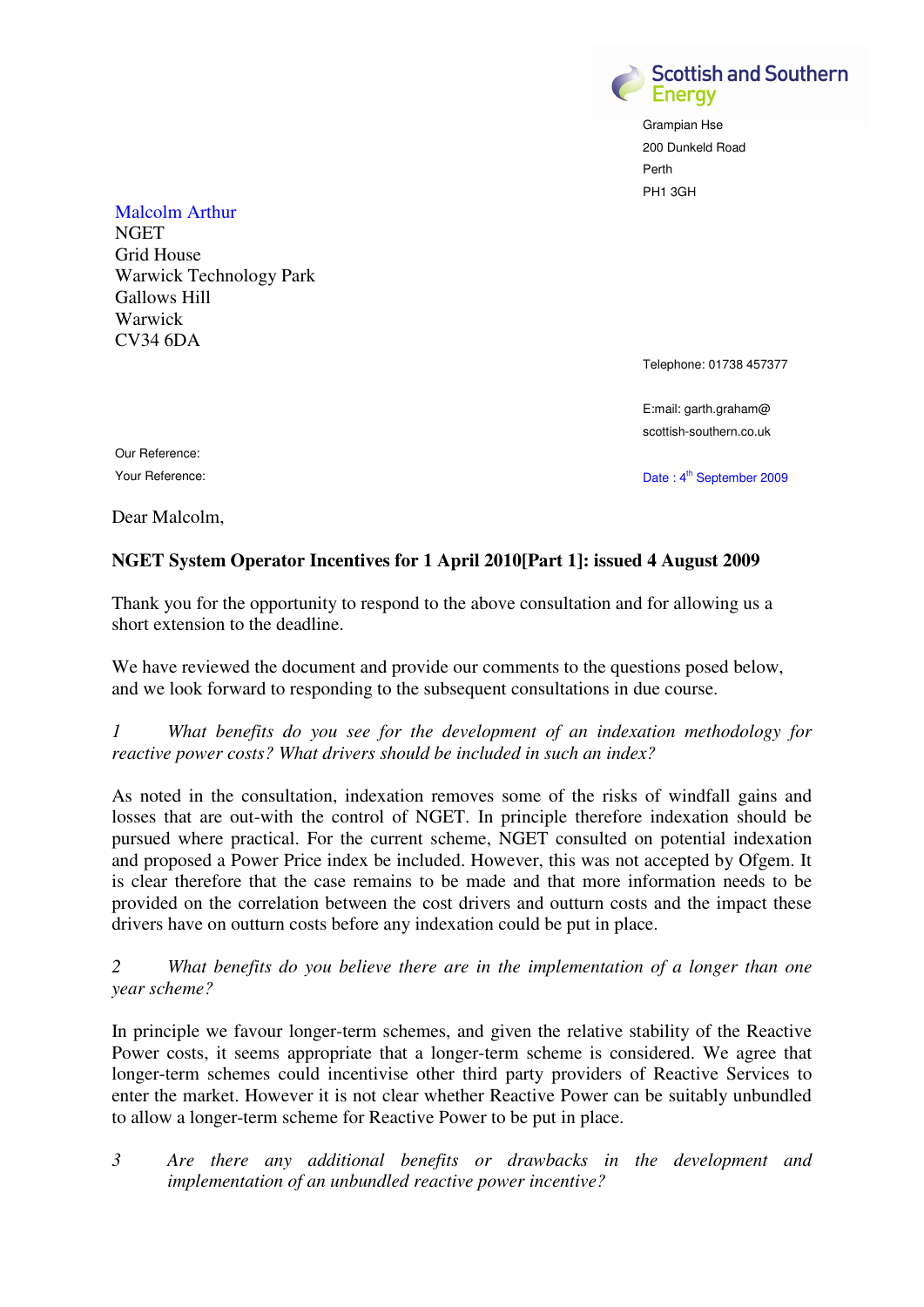In principle, we favour unbundled schemes where this is possible. However, Reactive Power requirements are driven by power flows, as are other elements of BSIS, e.g. Transmission Losses and it is clear that for the current scheme, the case was not sufficiently made for unbundling. Further information on this interaction and the effect of unbundling is required before Reactive Power could be suitably unbundled.

*4 Please provide your views on the development of the reactive power incentive? Do you see any benefits in changing the current arrangements?* 

We can see benefits in creating a longer-term incentive for Reactive Power however the case for unbundling needs to first be made.

*5 What benefits do you see for the development of an indexation methodology for transmission losses? What drivers should be included in such an index?* 

Again, we agree that indexation should be pursued where practical. However, given the current form of the incentive scheme, based on volumes, we are not clear that there is a practical indexation. Whilst the deadband reflects the uncertainty of generation patterns, we do not believe that a suitable index could be formulated that would allow the need for a deadband to be reviewed.

*6 Please provide your views on whether the SO can influence sufficient drivers to reduce Transmission Losses?* 

The SO is able to influence the dispatch of plant through the Balancing Mechanism and its contracting with generators and it would be expected that this is done on an economic basis. Whilst this influence may be relatively small, it is greater than the level in the BM portrayed in the consultation. It also has to be balanced against the inevitable disposition of renewable generation, that is likely only going to exacerbate constraints.

*7 What benefits do you believe there are in the implementation of a longer than one year scheme?* 

A longer-term scheme could be of benefit to the SO in terms of longer-term improvements to IT systems to manage constraints.

*8 Are there any additional benefits or drawbacks in the development and implementation of an unbundled transmission losses incentive?* 

Again, in principle we favour unbundled schemes. However, as with Reactive Power, Transmission Losses is dependent on power flows. It is not clear therefore that it can be effectively unbundled.

*9 Please provide your views on the development of the transmission losses incentive? Do you see any benefits in changing the current arrangements?* 

Based on the assumption that transmission losses cannot be unbundled, it is not clear that there is a great deal of latitude to change the form of the incentive scheme on losses.

*9b Are there any benefits in the development of a TO incentive to manage fixed losses?*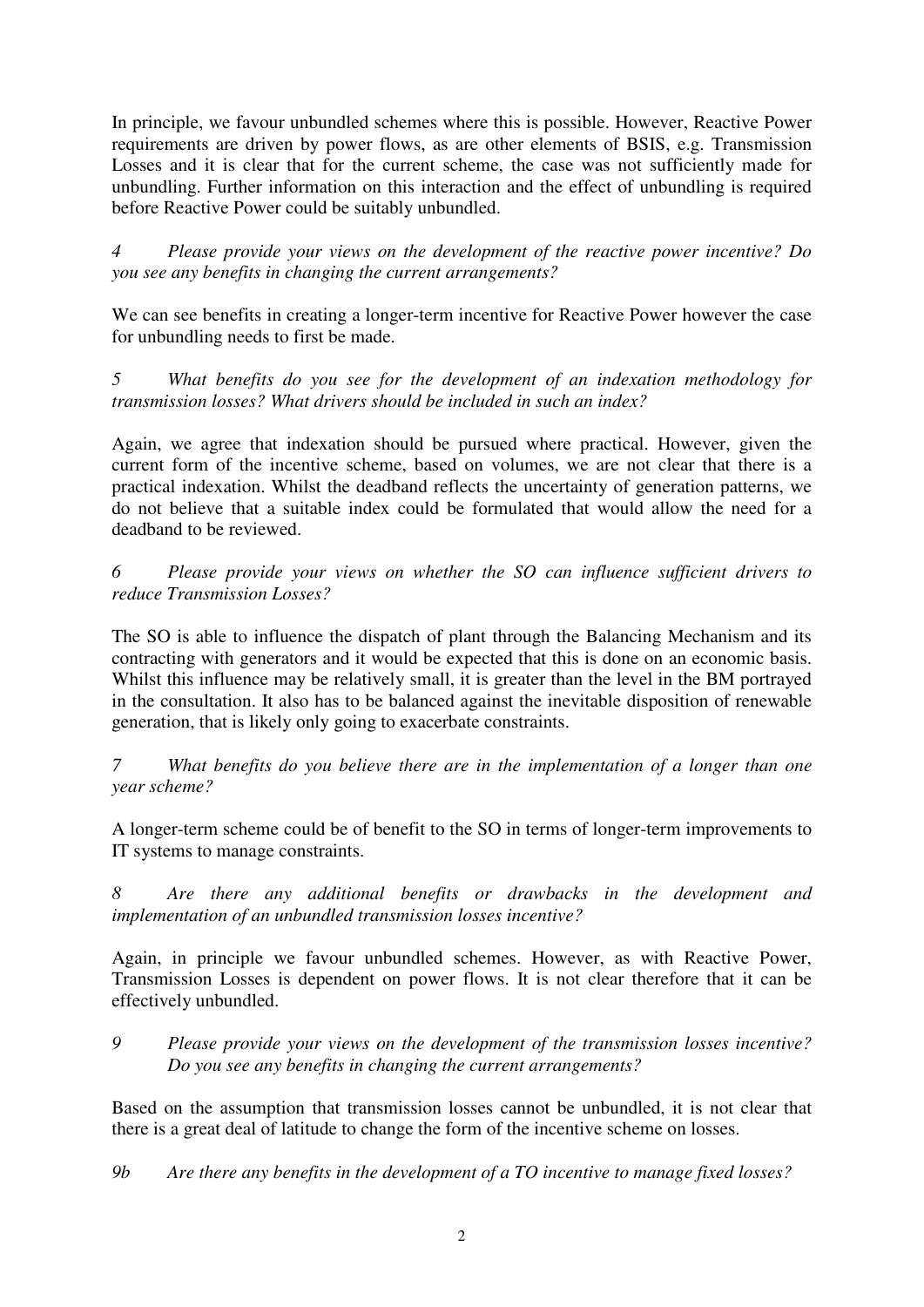No. We do not believe that there are any practical solutions that can be carried out by the TO that would enhance the requirement they already have on them to consider the procurement of low loss equipment. The scale of the equipment and chunkiness of its installation would not lend itself well to an incentive scheme.

*10 What benefit do you see in developing a transmission losses zonal forecast incentive?* 

If, a zonal losses modification is implemented, via the BSC, then it may be appropriate to consider such a forecast after that. However, at this stage it would not be efficient to pursue.

*11 What benefit do you see in the development of a Transmission Losses procurement incentive similar to the Gas Shrinkage incentive?* 

We do not believe that NGET have the same influence over the whole of transmission losses as they do in gas, and therefore do not believe that it would be appropriate to have them responsible for the whole of the 6TWh of losses.

*12 Do you agree that National Grid should be incentivised on the procurement of black start services for 2010/11 and 2011/12 as under the current scheme framework?* 

Yes.

*13 Do you believe that the black start scheme should be extended to a 2 year target?* 

Given the costs for the next two years are reasonably certain, it seems appropriate that the scheme is extended to two years, though given that certainty, the incentive scheme should be tightly defined.

*14 How do you believe black start services are best procured post 2012?* 

We agree that a review of the procurement of Black Start services post 2012 is required. However, it needs to be based on a technical appraisal, based on the LJRPs, of the requirements for Black Start services going forward.

*15 Did you find the level of information within this consultation informative? What additional information should National Grid provide to explain better?* 

For this stage of the consultation, the level of information was adequate. It could be improved by including comparisons with previous years' incentive schemes, and also the policy background from previous years, e.g. highlighting the consultation on Indexation last year and the outcomes. This would inform the present consultation, and perhaps save going over old ground.

*16 Do you have any further comments on any aspect of this consultation in relation to the Electricity SO?* 

No.

We hope the above comments are helpful to you in your deliberations.